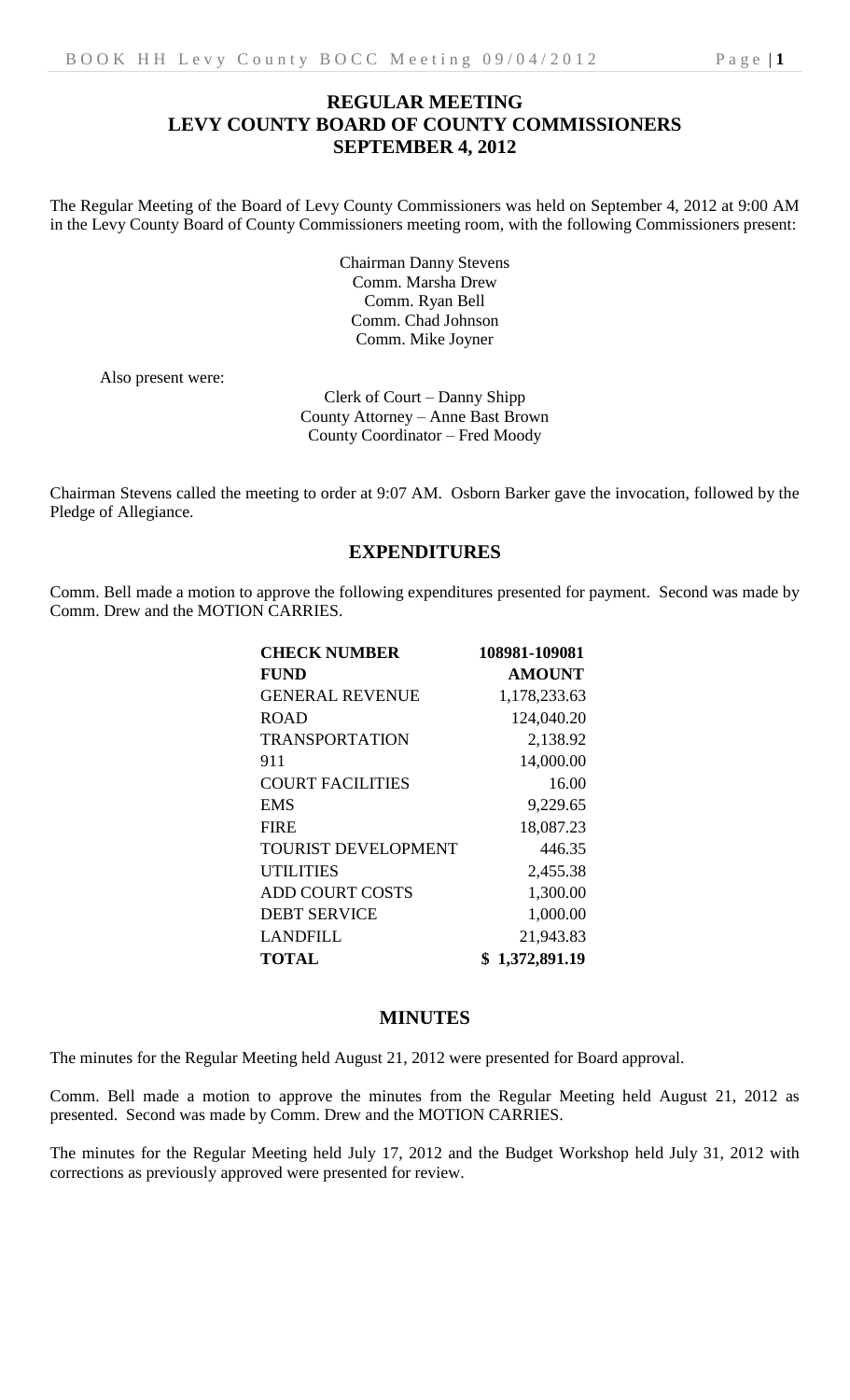David Pieklik, Executive Director Proposed 2012-13 Budget

Mr. Pieklik requested Board approval of the proposed 2012-13 budget for the Nature Coast Business Development Council. Included in the proposed budget is a two year car lease in the amount of \$4,800. The total budget amount is \$55,769.25.

Comm. Bell made a motion to approve the budget for the Nature Coast Business Development Council as presented, including the two year vehicle lease. Second was made by Comm. Drew and the MOTION CARRIES. Comm. Stevens votes NO.

# **DEPARTMENT REPORTS**

### **COUNTY COORDINATOR**

Fred Moody

A. Withlacoochee Regional Planning Council requests approval of Renate M. Cannon's reappointment to the Levy County Transportation Disadvantaged Local Coordinating Board.

Mr. Moody requested Board approval to re-appoint Renate M. Cannon to the Levy County Transportation Disadvantaged Local Coordinating Board for a three year term.

Comm. Johnson made a motion to re-appoint Renate M. Cannon to the Levy County Transportation Disadvantaged Local Coordinating Board as requested. Second was made by Comm. Johnson and the MOTION CARRIES.

B. Withlacoochee Regional Planning Council requests approval of the appointment of Amy Burton to the Levy County Transportation Disadvantaged Coordinating Board; replacing Tom Porter.

Mr. Moody requested Board approval to appoint Amy Burton to the Levy County Transportation Disadvantaged Coordinating Board for a three year term; replacing Tom Porter.

Comm. Bell made a motion to appoint Amy Burton to the Levy County Transportation Disadvantaged Coordinating Board as requested. Second was made by Comm. Johnson and the MOTION CARRIES.

C. Presenting Recapitulation for Board Signatures.

Mr. Moody requested Board approval of the Recapitulation Report.

Comm. Drew made a motion to approve the Recapitulation Report as presented. Second was made by Comm. Bell and the MOTION CARRIES.

D. Presenting request from Levy County Fair Association for the donation of decommissioned buildings formerly used by the Supervisor of Elections office.

Mr. Moody requested Board approval for the donation of two decommissioned buildings formerly used by the Supervisor of Elections office to the Levy County Fair Association. The two buildings available are the voting precinct buildings for Judson and Raleigh.

Comm. Drew made a motion to donate one of the buildings to the Levy County Fair Association and offer the other to a local organization. Second was made by Comm. Johnson and the MOTION CARRIES.

E. Request to ratify the decision to give permission to the Property Appraiser to correct the scrivener's error in the date for the hearings on the tentative budget and tentative millage contained in the TRIM notices by advertising the corrected information in the Gainesville Sun; September 6, 2012.

Mr. Moody requested Board ratification of the decision to give the Property Appraiser permission to correct a scrivener's error in the date for tentative budget hearings and tentative millage contained in the TRIM notices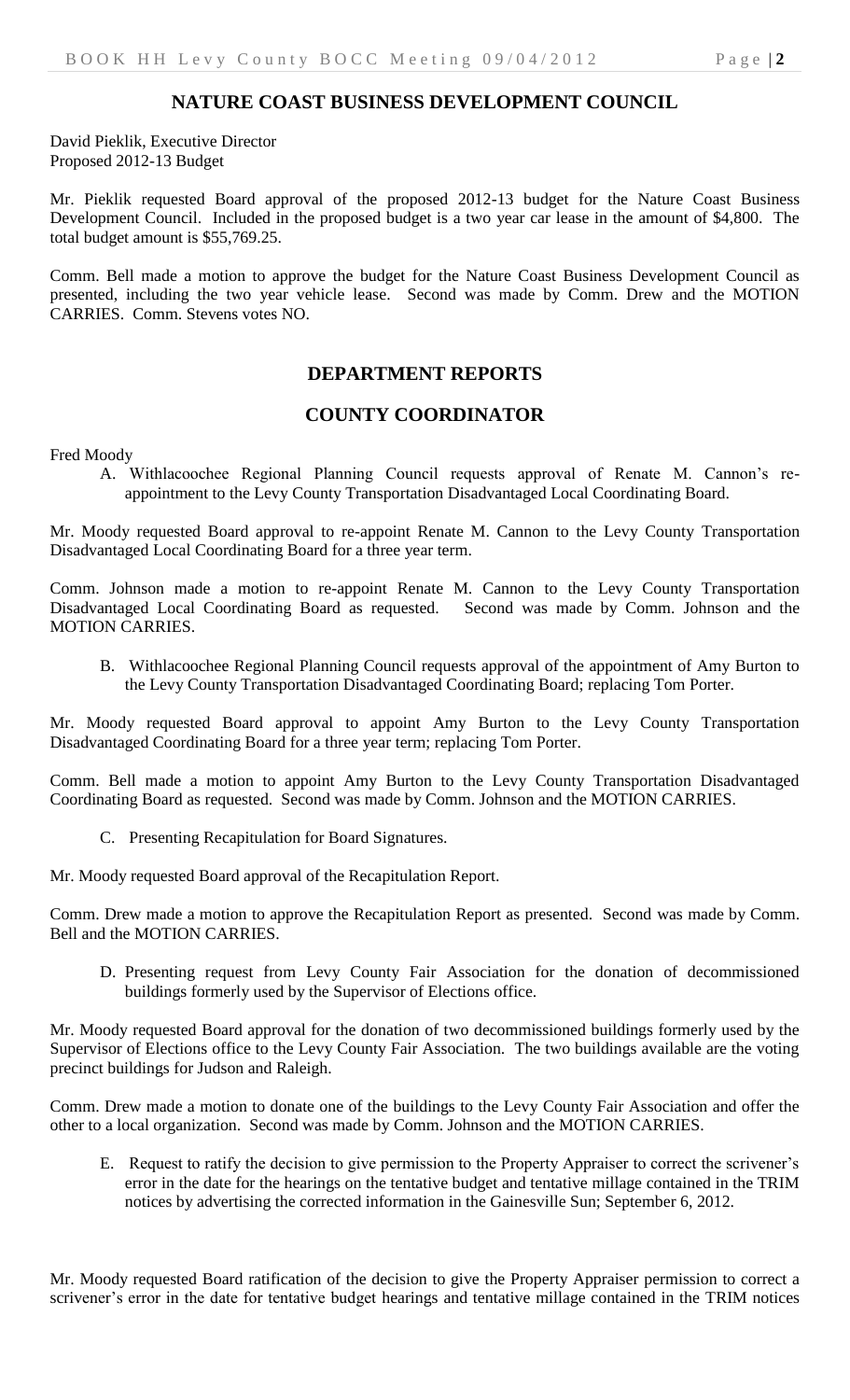by advertising corrected information in the Gainesville Sun. The meeting date was printed as September 16, 2012 and has been re-advertised for the correct date of September 6, 2012.

Comm. Bell made a motion to ratify the decision to give the Property Appraiser permission to correct the tentative budget and tentative hearings dates as requested. Second was made by Comm. Drew and the MOTION CARRIES.

## **EMERGENCY MANAGEMENT**

Mark S. Johnson, Director

Request approval of the recommended quote to update the Comprehensive Emergency Management Plan (CEMP) and authorize the Director to fund the project through the P.O. process.

Mr. Johnson presented three quotes received for updating the Comprehensive Emergency Management Plan to the Board as follows:

| DSI (Disasters, Strategies & Ideas Group, LLC)     | \$4,500  |
|----------------------------------------------------|----------|
| <b>Blue Skies Professional Services</b>            | \$ 7.450 |
| Emergency Response Educators and Consultants, Inc. | \$16,125 |

Mr. Johnson stated the purchase will be made using State and Federal EMPA and EMPG Grant funds and recommended approval of DSI.

Comm. Drew made a motion to approve the quote from DSI for \$4,500 as recommended. Second was made by Comm. Bell and the MOTION CARRIES.

## **LIBRARY**

Lisa Brasher, Director

A. Request approval for "State Aid to Libraries Grant Agreement."

Ms. Brasher requested Board approval of the "State Aid to Libraries Grant Agreement."

Comm. Drew made a motion to approve the "State Aid to Libraries Grant Agreement" as requested. Second was made by Comm. Bell and the MOTION CARRIES.

B. Request approval of the Inter-local Agreement between the City of Chiefland and Levy County.

Ms. Brasher requested Board approval of the Inter-local Agreement between the City of Chiefland and Levy County.

Comm. Bell made a motion to approve the Inter-local Agreement between the City of Chiefland and Levy County as requested. Second was made by Comm. Johnson and the MOTION CARRIES.

#### **PUBLIC SAFETY**

David Knowles, Director

A. Request approval to purchase dual temperature cabinets for transport units.

Mr. Knowles requested Board approval to purchase dual temperature cabinets for the transport units to hold drugs which are required to be kept at different temperatures. The one quote received is from Mermaid Manufacturing as they are currently the only manufacturer of these dual temperature units. The price quote for the 10 cabinets needed is \$24,950.

Comm. Drew made a motion to approve the purchase of 10 dual temperature cabinets for transport units from Mermaid Manufacturing as requested. Second was made by Comm. Bell and the MOTION CARRIES.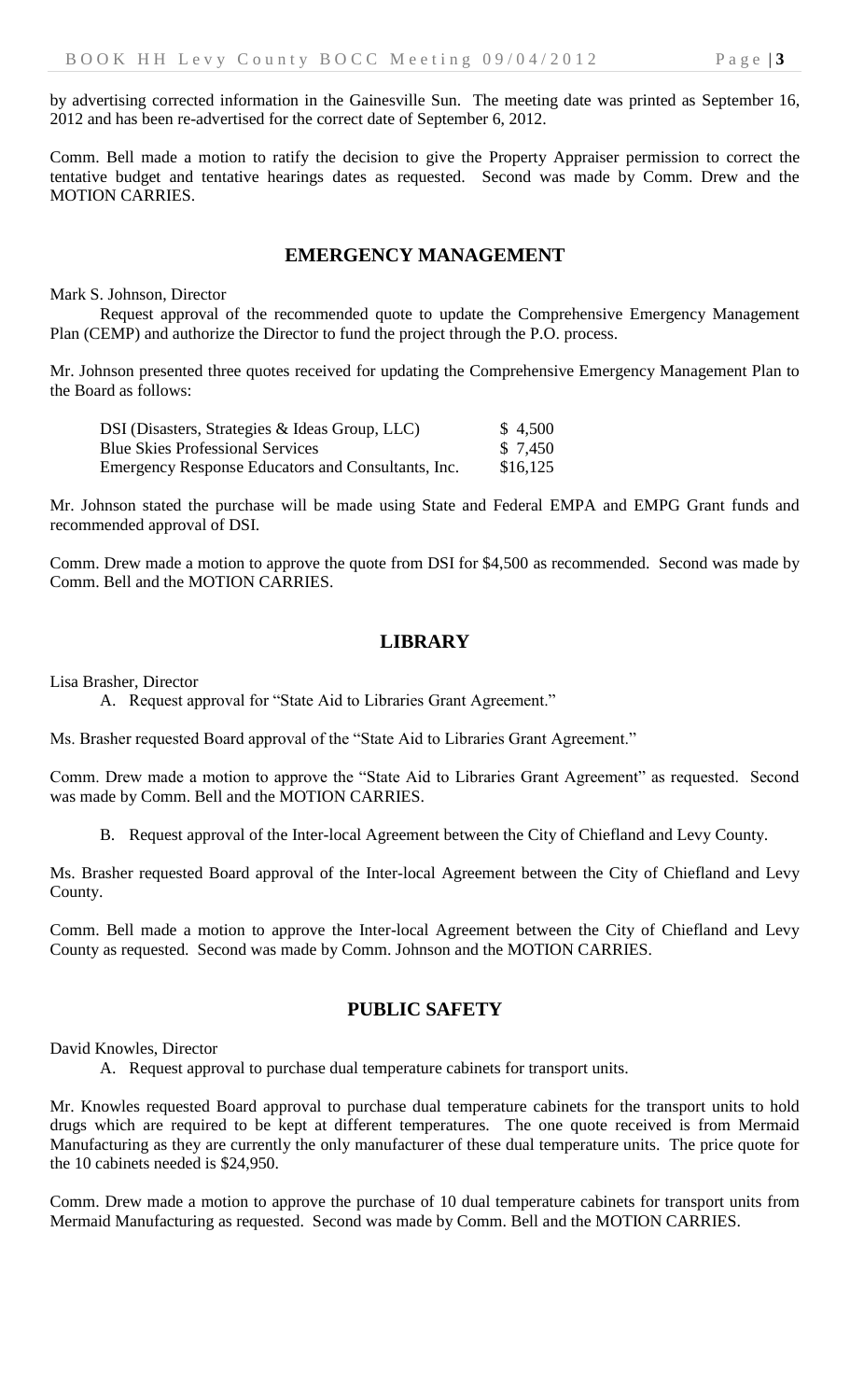B. Request authorization to purchase 200 "D" oxygen cylinders and establish a refill station for them.

Mr. Knowles requested Board approval to purchase 200 "D" oxygen cylinders from Airgas at a cost of \$6,786. Currently, the Department of Public Safety rents oxygen tanks from Airgas. There will be a significant cost savings to own the tanks and fill them in-house.

Comm. Drew made a motion to approve the purchase of 200 "D" oxygen cylinders from Airgas in the amount of \$6,786 and establish a refill station for them as requested. Second was made by Comm. Johnson and the MOTION CARRIES.

C. Request approval to execute a loan agreement with Streit's Motorsports for two (2) 2013 Kawasaki Mules.

Mr. Knowles requested Board approval to execute a loan agreement with Streit's Motorsports for (2) 2013 Kawasaki Mules. Kawasaki sponsors a Utility Vehicle loaner program for Public Safety organizations to use in large events and gatherings for maneuvering in crowded areas where conventional EMS transport units are unable to make access. The Department of Public Safety is required to carry insurance and provide scheduled maintenance as part of the agreement.

Comm. Bell made a motion to approve the execution of a loan agreement with Streit's Motorsports as requested. Second was made by Comm. Drew and the MOTION CARRIES.

D. Request Board direction to proceed with the narrowband compliance initiative.

Mr. Knowles reported to the Board on January 1, 2013, Levy County must begin operating with reduced RF bandwidth on its FCC assigned frequencies as part of the FCC's National Narrow Banding initiative. Failure to comply could result in a \$16,000 a day fine. He requested Board approval to proceed with the narrowband compliance initiative, waive bid procedures, and authorize himself, Mr. Moody and Atty. Brown to negotiate an agreement with ICom America, Inc., provider of the narrowband services and equipment.

Comm. Drew made a motion to approve proceeding with the narrowband compliance initiative, waive bid procedures, and authorize Mr. Knowles, Mr. Moody and Atty. Brown to negotiate an agreement with ICom America, Inc., provider of the narrowband services and equipment. Second was made by Comm. Bell and the MOTION CARRIES.

### **ROAD DEPARTMENT**

Bruce Greenlee, Administrative Road Superintendent.

A. Request approval of Blanket Utility for New Buried Service Drops Permit, Centurylink-FL.

Mr. Greenlee requested Board approval of the Blanket Utility for New Buried Service Drops Permit with Centurylink-Florida.

Comm. Drew made a motion to approve the Blanket Utility for New Buried Service with Centurylink-Florida as requested. Second was made by Comm. Bell and the MOTION CARRIES.

B. Request approval of the Interlocal Agreement with the City of Cedar Key and Levy County for Debris Management.

Mr. Greenlee requested Board approval of the Interlocal Agreement between the City of Cedar Key and Levy County for debris management.

Comm. Bell made a motion to approve the Interlocal Agreement between the City of Cedar Key and Levy County as requested. Second was made by Comm. Drew and the MOTION CARRIES.

C. Presenting quotes to repair positrac on #274 (skid steer).

Mr. Greenlee presented the following quotes to repair the positrac on #274 (skid steer):

| <b>Ring Power</b>     | \$8,731.92  |
|-----------------------|-------------|
| Florida Track & Power | \$9,060.00  |
| Heavyquip.            | \$10,136.00 |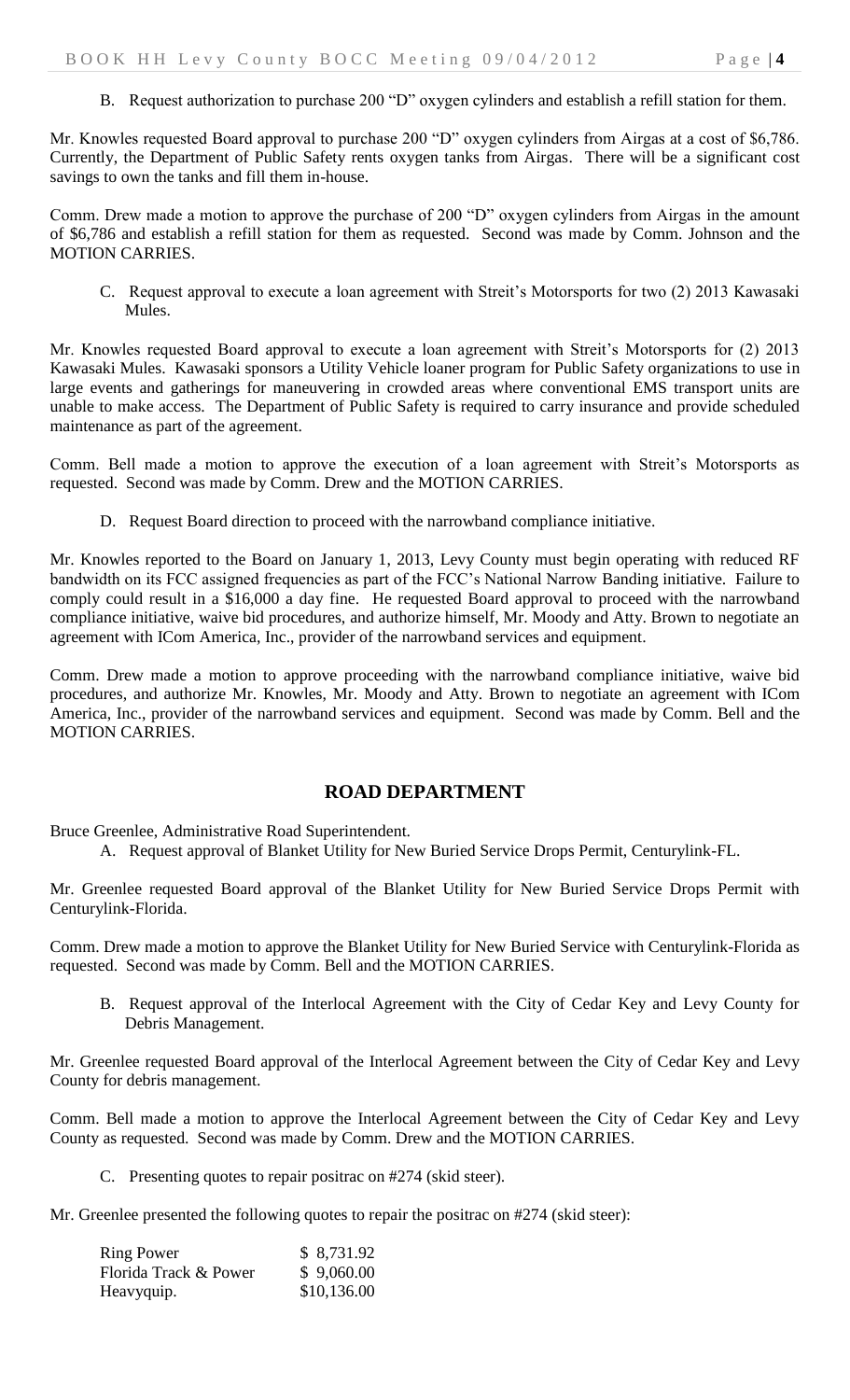Mr. Greenlee requested Board approval to use Ring Power to make this repair using next year's budget.

Comm. Bell made a motion to approve the request to repair the positrac on #274 (skid steer) using the quote from Ring Power. Second was made by Comm. Drew and the MOTION CARRIES.

D. Request permission to repair motor grader #80.

Mr. Greenlee requested Board approval to repair motor grader #80 replacing the motor and presented a quote from Highland Tractor Company in the amount of \$13,080.73. The grader is a John Deere and a John Deere engine replacement is preferred.

Comm. Bell made a motion to approve the request to repair motor grader #80 replacing the motor using Highland Tractor Company. Second was made by Comm. Johnson and the MOTION CARRIES.

### **CLERK OF COURT**

Danny Shipp

S.C. Service and Pioneer Credit presentation to Clerk.

Mr. Shipp introduced LeeAnn Klinger from S.C. Services and Pioneer Credit in Lake City, a Collection Agency working to recover outstanding court costs, fines and fees from defendants due to the Clerk of Court. Ms. Klinger presented a check for year-to-date collections in the amount of \$159,384.88. Mr. Shipp explained the Clerk then distributes the fees to the appropriate municipalities, State agencies and to the Board, depending on the type of fee collected.

#### **COUNTY ATTORNEY**

Anne Bast Brown

Consider settlement of litigation relating to HB 5301 for Medicaid payment.

Atty. Brown presented information to the Board and requested they consider settlement of litigation relating to HB 5301 for Medicaid payment. The Options are to be a Settlement County, an Abatement County or to go out on our own. The "Abatement"option would hold the litigation in abeyance, not prosecuting or pursuing any Motions or Hearings to decide the litigation until the end of the year.

The Commissioners agreed to take no action, the Abatement option.

The meeting recessed at 10:30 A.M. The meeting reconvened at 10:51 A.M.

#### **COMMISSIONERS' REPORTS**

Comm. Johnson reminded everyone of the upcoming Levy County Education Foundation Beast Feast on Saturday, September 29<sup>th</sup> at Black Prong. The Suwannee River Fair fat steer weigh-in is also on the morning of September 29<sup>th</sup>. Comm. Johnson stated he had been appointed to the Legislative Committee of the FLOW Board (Florida Leaders Organized for Water). The Board met last Wednesday in Lake City and will meet again on September  $10<sup>th</sup>$  and he will give a report afterwards to the other Commissioners. Broadband is still moving forward with a great amount of assistance from SVIC. The Williston tower is about two weeks away from completion.

Comm. Drew mentioned the Seafood Festival coming up for information to Mr. Knowles if he was interested in setting up a booth for the Department of Public Safety.

Comm. Bell let everyone know next Tuesday is the Chiefland Chamber of Commerce Industry Appreciation luncheon. Also, the Florida Greenways and Trails will be putting together their 5 year plan for their Goals, Strategies and Objectives for 2013-2017. If anyone is interested, they will be holding an open workshop soon.

Comm. Joyner let everyone know there will be a Haven Hospice event, "Fall on the Prairie" October 13th at the Whitehurst Lodge.